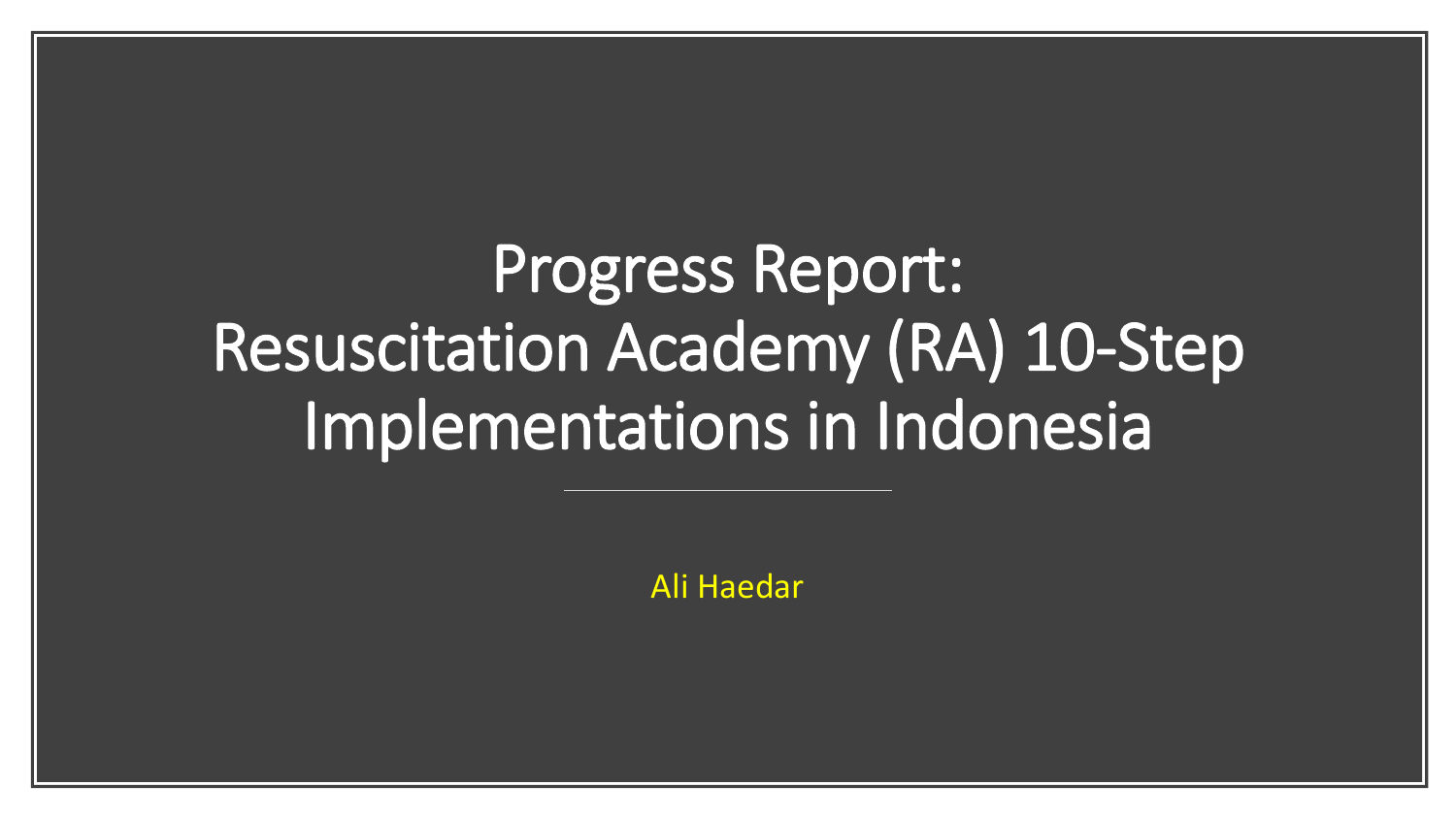## Background

#### **Resuscitation Academy (RA) ) 10-Step to Improve Cardiac Arrest Survival**

- 1. Establish a cardiac arrest registry
- 2. Begin Telephone-CPR with ongoing training and QI
- 3. Begin high-performance EMS CPR with ongoing training and QI
- 4. Begin rapid dispatch
- 5. Measure professional resuscitation using the defibrillator recording (and voice if possible)
- 6. Begin an AED program for first responders, including police officers, guards, and other security personnel.
- 7. Use smart technologies to extend CPR and public access defibrillation programs to notify volunteer bystanders who can respond to nearby arrest to provide early CPR and defibrillation
- 8. Make CPR and AED training mandatory in schools and the community
- 9. Work toward accountability submit annual reports to the community
- 10. Work toward a culture of excellence

#### **Gaps in Resuscitation Academy (RA) 10-Step to Improve Cardiac Arrest Survival in Indonesia**

- **1. NO** national cardiac arrest registry; un-unified hospital registry
- **2. NO** single EMS system is Indonesia; but there's National Command Centre
- **3. NO** formal training for EMS personnel
- 4. Hospital based EMS system; **NO** standardised dispatch time
- 5. Hospital based EMS system; **NO** standardized ambulance
- **6. NO** nationally-organised AED program; university/hospital initiative
- **7. NO** nationally-organised extend CPR and public access defibrillation programs; university/hospital initiative
- **8. NO** nationally-organised CPR and AED training; university/hospital initiative
- **9. NO** national agency to work on this; university/hospital initiative
- **10. NOT** yet implemented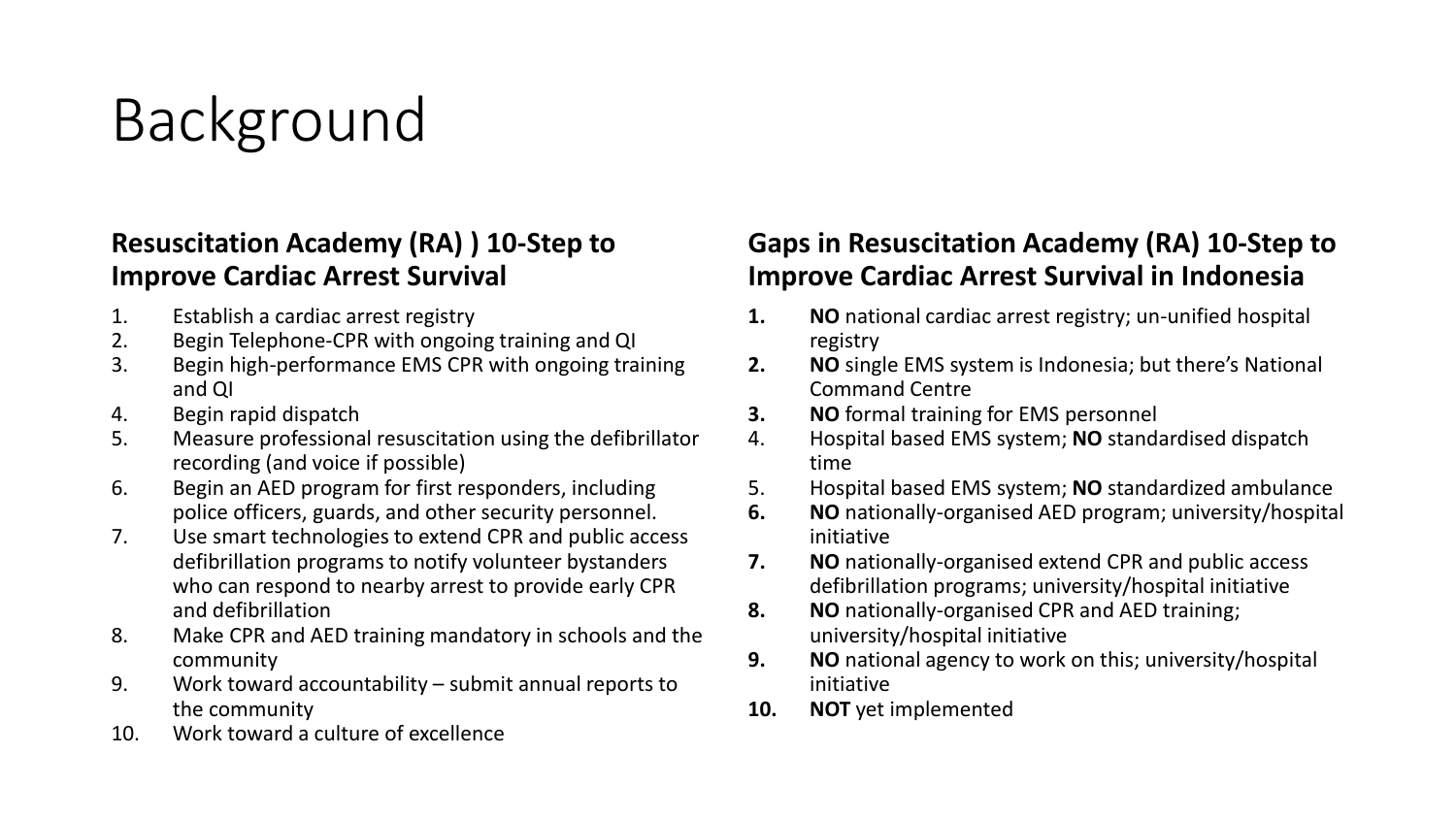

### UB-UPEC-NYP Meeting, 29 Jan 2018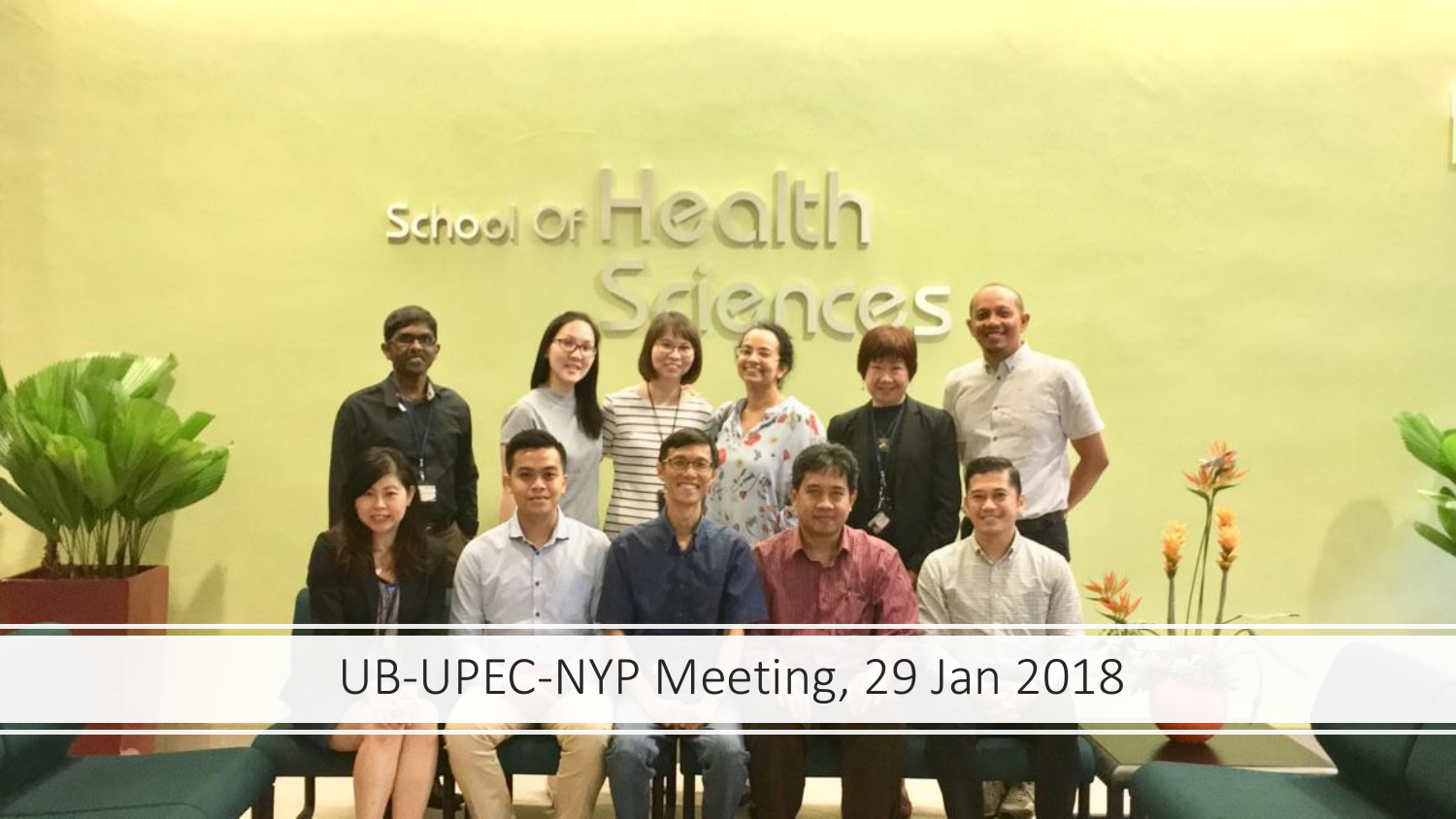## Results from the UB-UPEC-NYP Meeting

- University initiatives are important to improve OHCA community survival rates
- Universitas Brawijaya Indonesia is very enthusiastic in emergency education;
	- the first university in Indonesia who conducts EM Specialist Training program & Emergency Nursing Postgraduate Program
	- Willing to be the first university that introduce paramedic training program in Indonesia
- Learning from other developed EMS-system countries, we will train nurses to be a paramedics with a 1-year training program
- We will start by training the trainers/instructors/tutors, with a 1-year training program, with the master training from UPEC and NYP Singapore

UB: Universitas Brawijaya UPEC: Unit for Pre-hospital Emergency Care, MoH Singapore NYP: Nan Yang Polytechnic, Singapore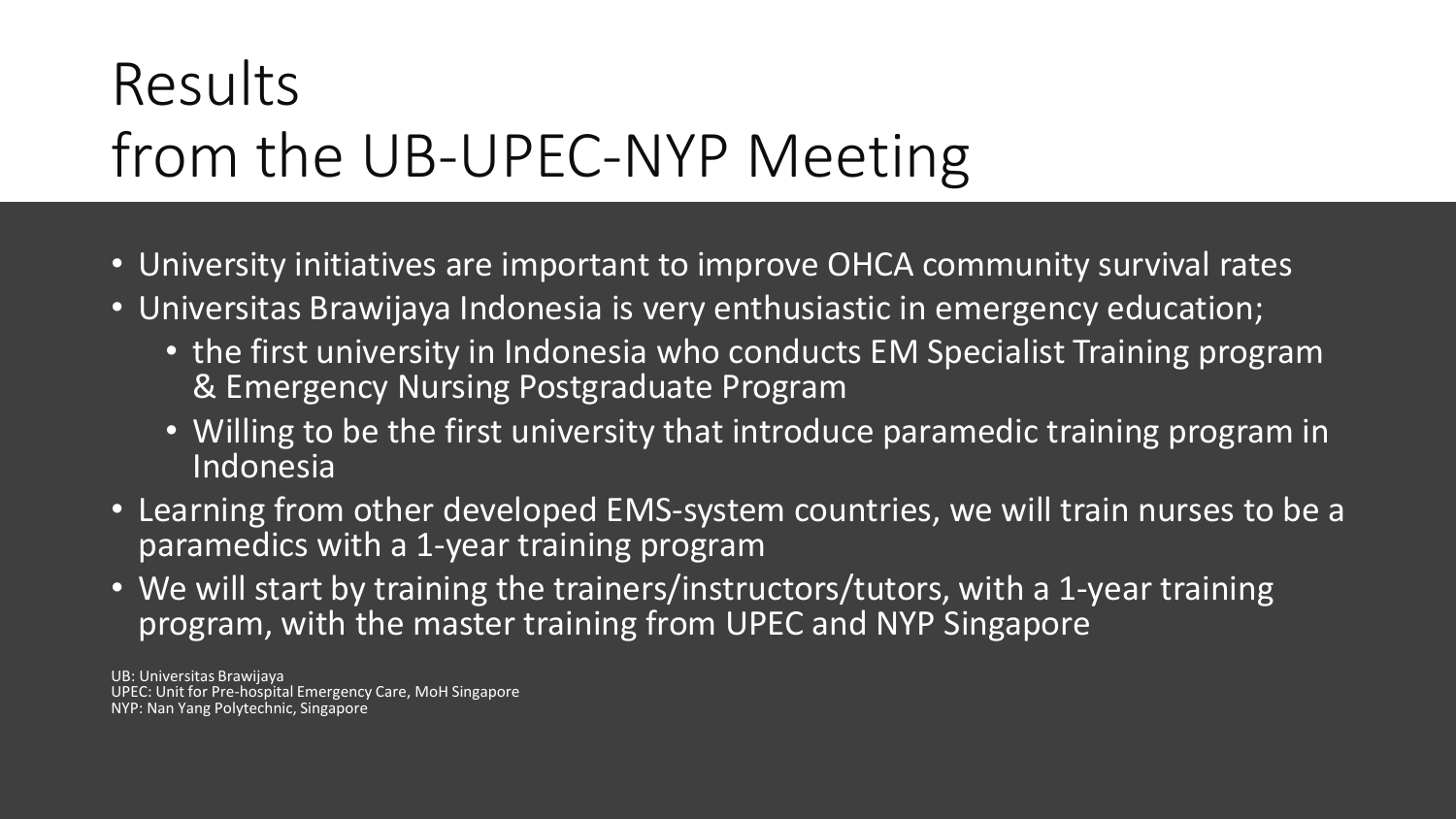### PAROS Grant

- UNIVERSITAS BRAWIJAYA a member of the PAROS Clinical Research Network participating in the Study
- To implement Resuscitation Academy (RA) ) 10-Step
- in the PAROS Group' Grant application lD: PAROS|2018|01 and approved on 29 June 2018 for **USD \$30,000**.

| IN WITNESS WHEREOF the Parties hereto have caused this Agreement to be<br>executed by their respective duly authorised representatives. |                                   |
|-----------------------------------------------------------------------------------------------------------------------------------------|-----------------------------------|
| For and on the behalf of HOST INSTITUTION:                                                                                              |                                   |
| Signature:<br>Name of signatory: PeProf. Dr. Nuthil Hanani AR., MS.                                                                     |                                   |
| Designation:<br>Rector of Universitas Brawijaya                                                                                         |                                   |
| 24/05/2019<br>Date:                                                                                                                     |                                   |
|                                                                                                                                         |                                   |
| In the presence of: -                                                                                                                   |                                   |
| Que<br>Signature of witness:<br>Name of witness:<br>Dr. dr. Wisnu Barlianto, Msi.Med, Sp.A(K)                                           |                                   |
| Dean of Faculty of Medicine<br>Designation:                                                                                             |                                   |
| Date:<br>2 4 MAY 2019                                                                                                                   |                                   |
|                                                                                                                                         |                                   |
|                                                                                                                                         |                                   |
|                                                                                                                                         |                                   |
|                                                                                                                                         |                                   |
|                                                                                                                                         |                                   |
| Page 7 of 18                                                                                                                            | SCRI AND UNIVERSITAS BRAWUAYA MOU |
|                                                                                                                                         |                                   |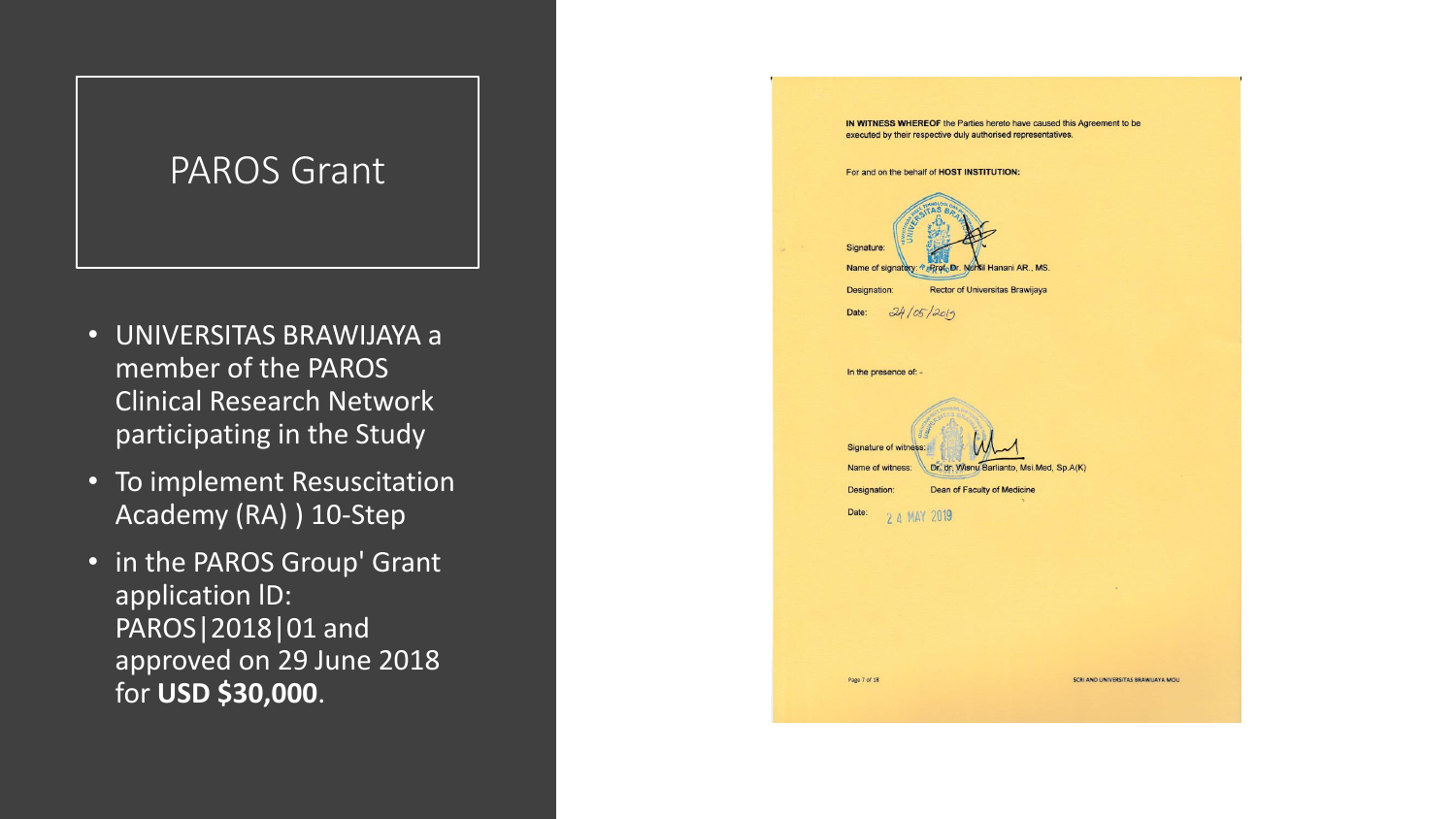# Agenda

#### 1-year program

| Deliverables listed by site in the application form |
|-----------------------------------------------------|
|-----------------------------------------------------|

| Visiting of the experts both from Singapore and national level of   |
|---------------------------------------------------------------------|
| Depth analysis of the curriculum. Working together with the experts |
|                                                                     |
|                                                                     |
|                                                                     |
| conferences/seminars/workshops, slot for fellowship/attachment      |
|                                                                     |
|                                                                     |
|                                                                     |
|                                                                     |